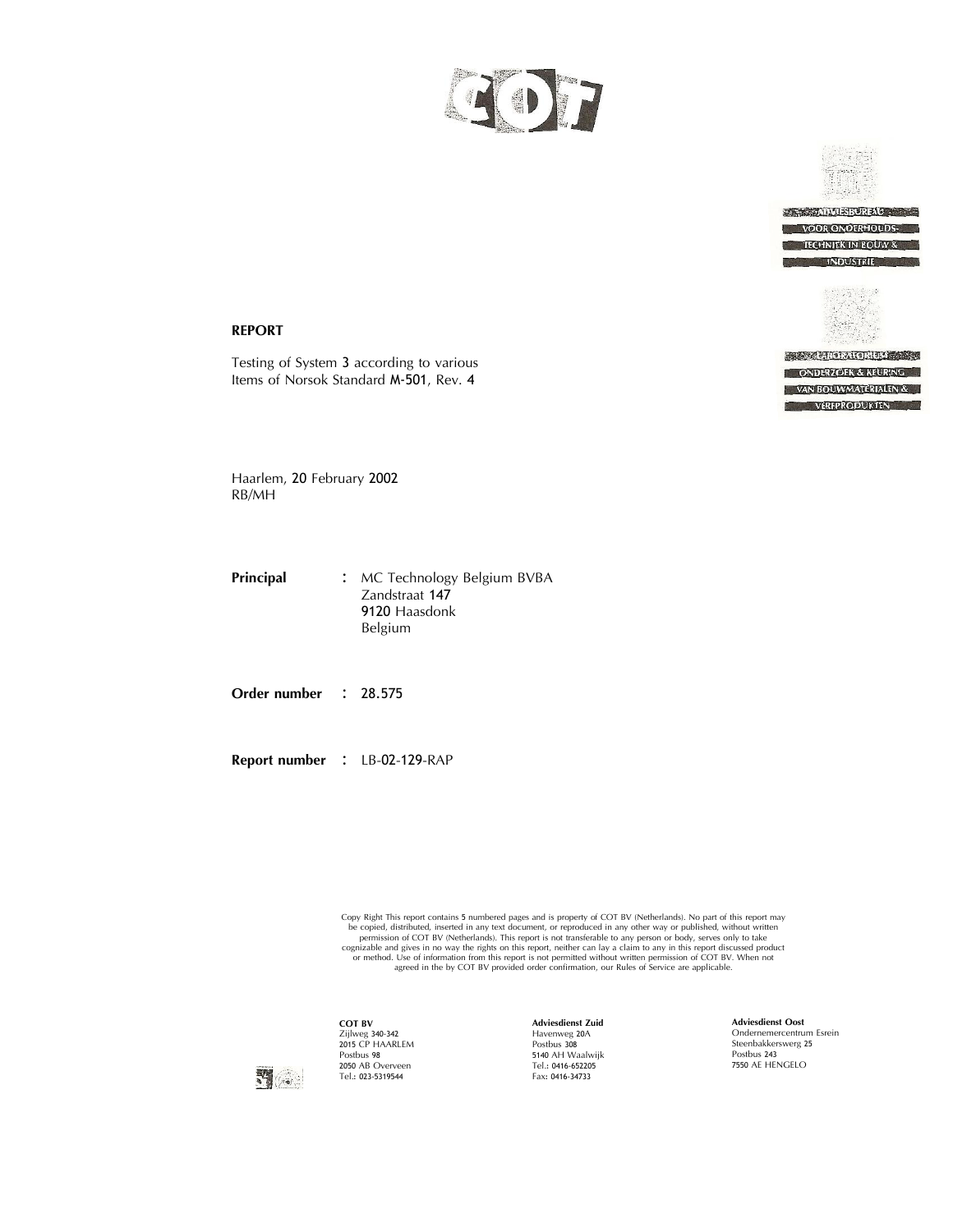

## **CONTENTS**

**ANNEX: FT-IR Spectra**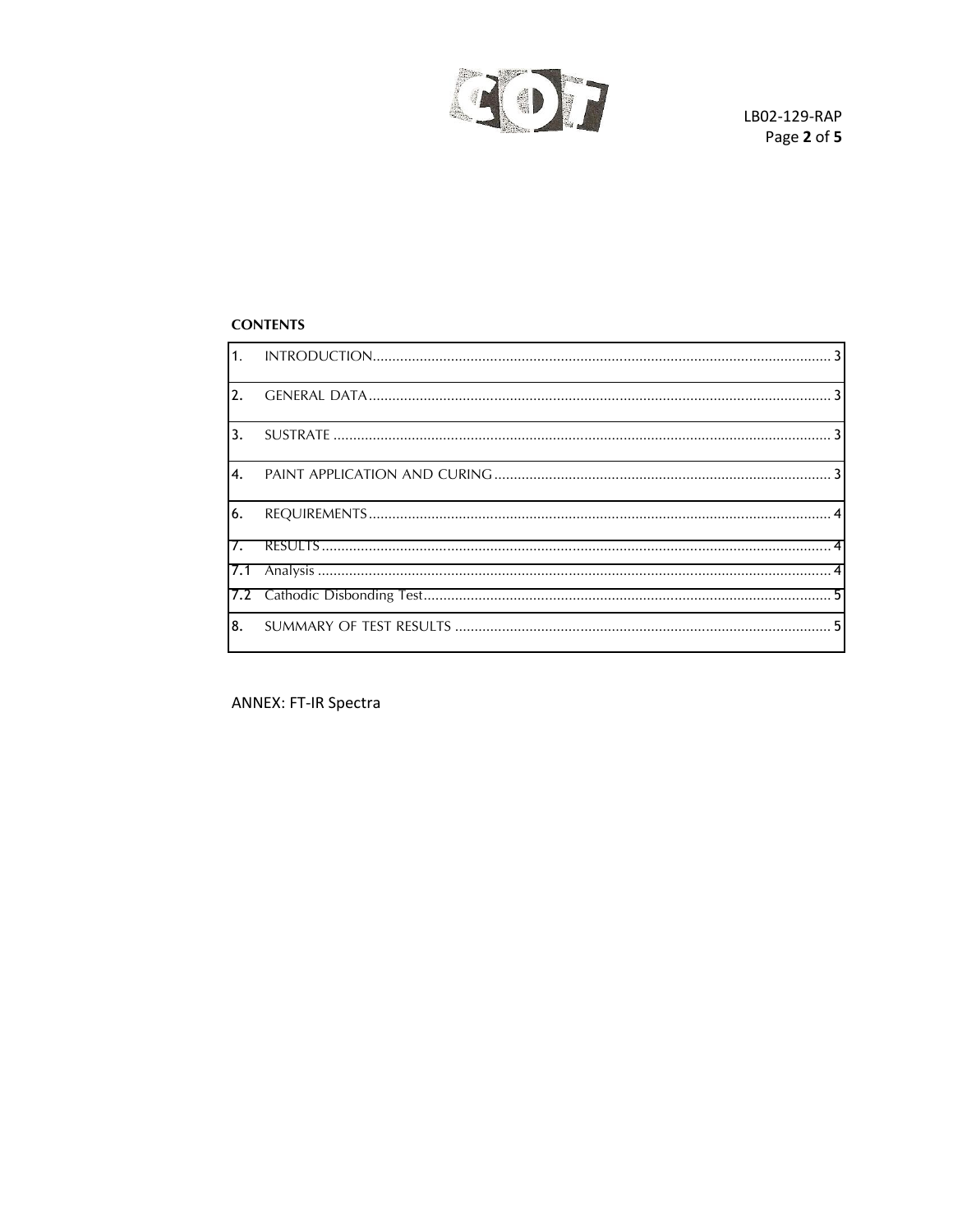

## <span id="page-2-0"></span>**1. INTRODUCTION**

By order of MC Technology Belgium BVBA at Haasdonk, Centrum voor Onderzoek en Technisch advies (COT BV) has carried out tests according to the Norsok Standard M-501, Rev 4.

## <span id="page-2-1"></span>**2. GENERAL DATA**

|          | <b>Sample</b>  | Colour       | <b>Batch number</b> | <b>COT</b> sample number |
|----------|----------------|--------------|---------------------|--------------------------|
| 1st coat | MCU-Aluprime   | Grev         | 104.11              | 10-04-01/226             |
| 2nd coat | MCU-Ferroguard | <b>Black</b> | 022.32              | 10-04-01/222             |
| 3rd coat | MCU-Ferroguard | Black        | 022.32              | 10-04-01/222             |

## <span id="page-2-2"></span>**3. SUSTRATE**

Mild steel panels, thickness <sup>5</sup> mm, blast cleaned to surface preparation grade Sa 2½ with titanium cast-steel alloy grit, size  $0.4 - 1.1$  mm.<br>Roughness: Ra :  $9 - 13$  microm

| ss: Ra | $\frac{1}{2}$ 9 - 13 micrometers |
|--------|----------------------------------|
|        | $Rz$ : 55 - 65 micrometers       |
|        | Rmax: 70 - 75 micrometers        |

| Maximum content of soluble impurities | : Less than the conductivity of 20 mg/m <sup>2</sup> NaCl |
|---------------------------------------|-----------------------------------------------------------|
| Water Condensation Test panels        | $\therefore$ Dimensions 100 x 150 mm                      |
| Cyclic Test panels                    | : Dimensions $75 \times 150$ mm                           |
| Cathodic Disbonding Test panels       | : Dimensions $100 \times 300$ mm                          |

### <span id="page-2-3"></span>**4. PAINT APPLICATION AND CURING**

The coatings have been sprayed according to the recommendations of the manufacturer. Dry film thickness: 350 µm

| 1st coat | $MCU$ -Aluprime: 50 µm |  |
|----------|------------------------|--|
| 2nd coat | MCU-Ferroguard: 150 µm |  |
| 3rd coat | MCU-Ferroguard: 150 µm |  |

After 3 weeks curing at  $23 \pm 2^{\circ}$ C and  $50 \pm 5\%$  R.H. the dry film thickness of the paint system have been measured on each panel, after which the tests have been started.

### **5. CATHODIC DISBONDING TEST –ASTM G<sup>8</sup>**

Cathodic disbanding has been determined according to ASTM <sup>G</sup>8. After <sup>30</sup> days exposure time the maximum disbanding will be less than <sup>10</sup> milimeters.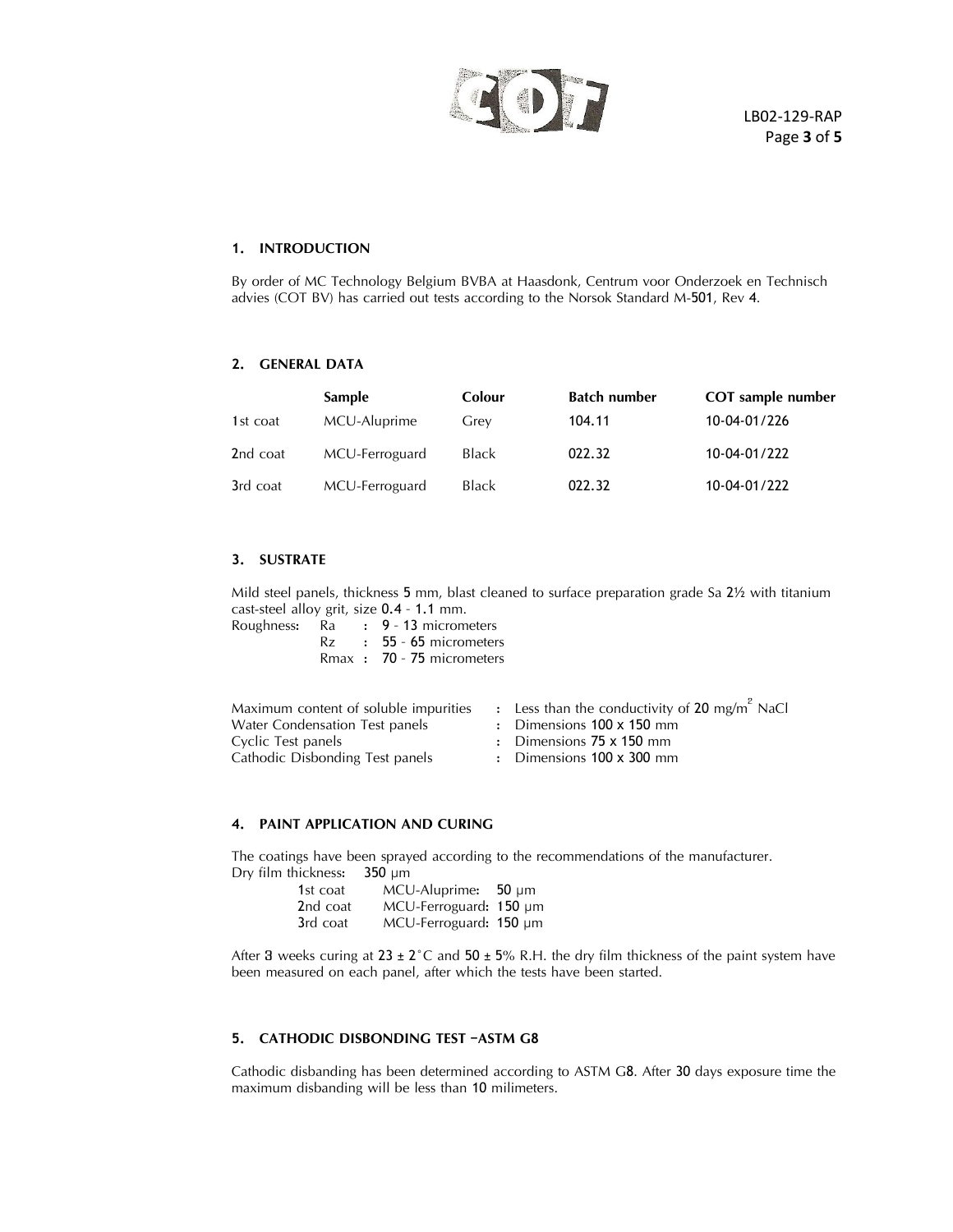

## <span id="page-3-0"></span>**6. REQUIREMENTS**

Each coating product to be qualified shall be identified by the following:

- 1. Infrared scan (fingerprint)
- 2. Specific gravity of base and curing agent (ref. ISO 2811)
- 3. Ash content (ASTM D1650) volatile and non-volatile matters (ISO 3251) of each component.

Before and after exposure to the specified time, the test panels shall comply with the following requirements:

| <b>Method</b>   |                   | <b>Requirements</b>                                      |
|-----------------|-------------------|----------------------------------------------------------|
| $ISO$ 4628-2    | <b>Blistering</b> | 0                                                        |
| $ISO$ 4628-3    | Rusting           | Ri 0                                                     |
| $ISO$ 4628-4    | Cracking          | 0                                                        |
| $ISO$ 4628-5    | Flaking           | 0                                                        |
| <b>ISO 4624</b> | Adhesion          | Min 5.0 MPa, max 50 $%$<br>reduction from original value |

For the Cyclic Test corrosion creep from the scratch shall not exceed 3.0 millimeters.

### <span id="page-3-1"></span>**7. RESULTS**

## <span id="page-3-2"></span>**7.1 Analysis**

### Infrared scan

See annex

|                                     | MCU-Aluprime | MCU-Ferroguard |  |
|-------------------------------------|--------------|----------------|--|
| Specific Gravity kg/dm <sup>3</sup> | 1.10         | 1.58           |  |
| $%$ ash content                     | 19           | 48             |  |
| % volatile matter                   | 69           | 78             |  |
| % non volatile matter               | 31           | 22             |  |